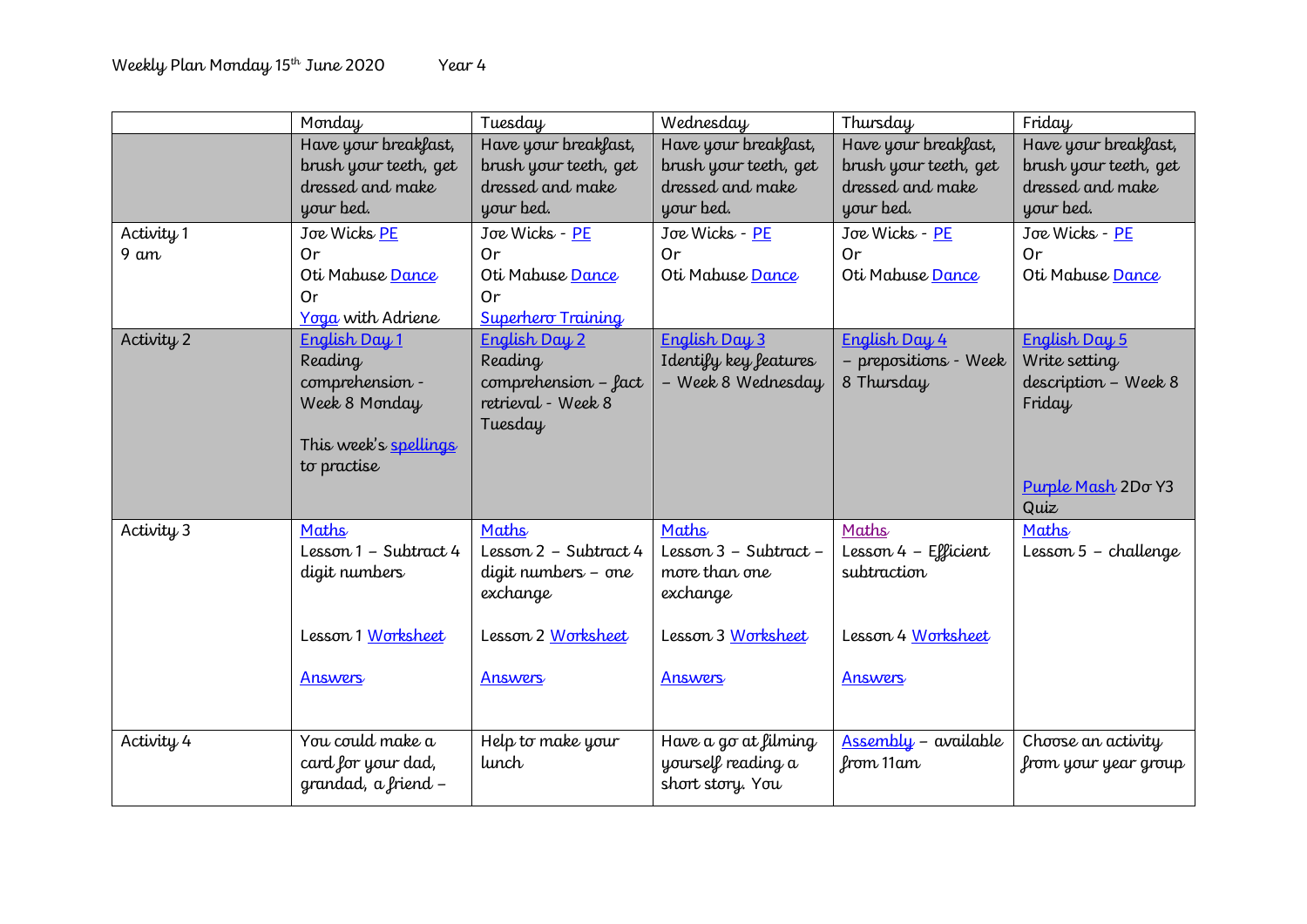|            | anyone you choose.<br>This Sunday will be<br>Father's Day. You<br>could share your<br>ideas on Purple Mash<br>– it might help others |                                                                | could put it on our<br>Story Blog on Purple<br>Mash. I use<br>'Screencastify' to film<br>the class story. | Go for a run, scoot,<br>cycle, walk                            | from the <u>Activity</u><br>Passport<br>Share a picture on<br>our Purple Mash<br>Display board |
|------------|--------------------------------------------------------------------------------------------------------------------------------------|----------------------------------------------------------------|-----------------------------------------------------------------------------------------------------------|----------------------------------------------------------------|------------------------------------------------------------------------------------------------|
| Activity 5 | RE<br>What makes<br>Christianity unique?                                                                                             | Geography Latitude<br>and Longitude                            | Science Organisms<br>adapted to hot<br>environments                                                       | Spanish - Describe<br>your town or city                        | RE<br>What makes<br>Christianity unique?                                                       |
|            | Reading Purple Mash<br>2Do Chapter 2 plus<br>quiz and activity                                                                       | Reading Purple Mash<br>2Do Chapter 3 plus<br>quiz and activity | Reading Purple Mash<br>2Do Chapter 4 plus<br>quiz and activity                                            | Reading Purple Mash<br>2Do Chapter 5 plus<br>quiz and activity | Reading Purple Mash<br>2Do Chapter 6 plus<br>quiz and activity                                 |
|            | <u>Times Tables Rock</u><br><b>Stars</b>                                                                                             | <u>Times Tables Rock</u><br><b>Stars</b>                       | <u>Times Tables Rock</u><br><b>Stars</b>                                                                  | <u>Times Tables Rock</u><br><b>Stars</b>                       | Times Tables Rock<br><b>Stars</b>                                                              |
|            | Diary                                                                                                                                | Diary                                                          | Diary                                                                                                     | Diary                                                          | Diary                                                                                          |
|            |                                                                                                                                      |                                                                |                                                                                                           |                                                                |                                                                                                |

In case the links don't work:

PE Oti Mabuse – Youtube - <https://www.youtube.com/user/mosetsanagape> Joe Wicks – Youtube – live at 9:00am or can do at any time after this<https://www.youtube.com/user/thebodycoach1> Maths White Rose Maths – Find your year group and the lesson number for the day e.g. Tuesday – Lesson 2 <https://whiterosemaths.com/homelearning/>